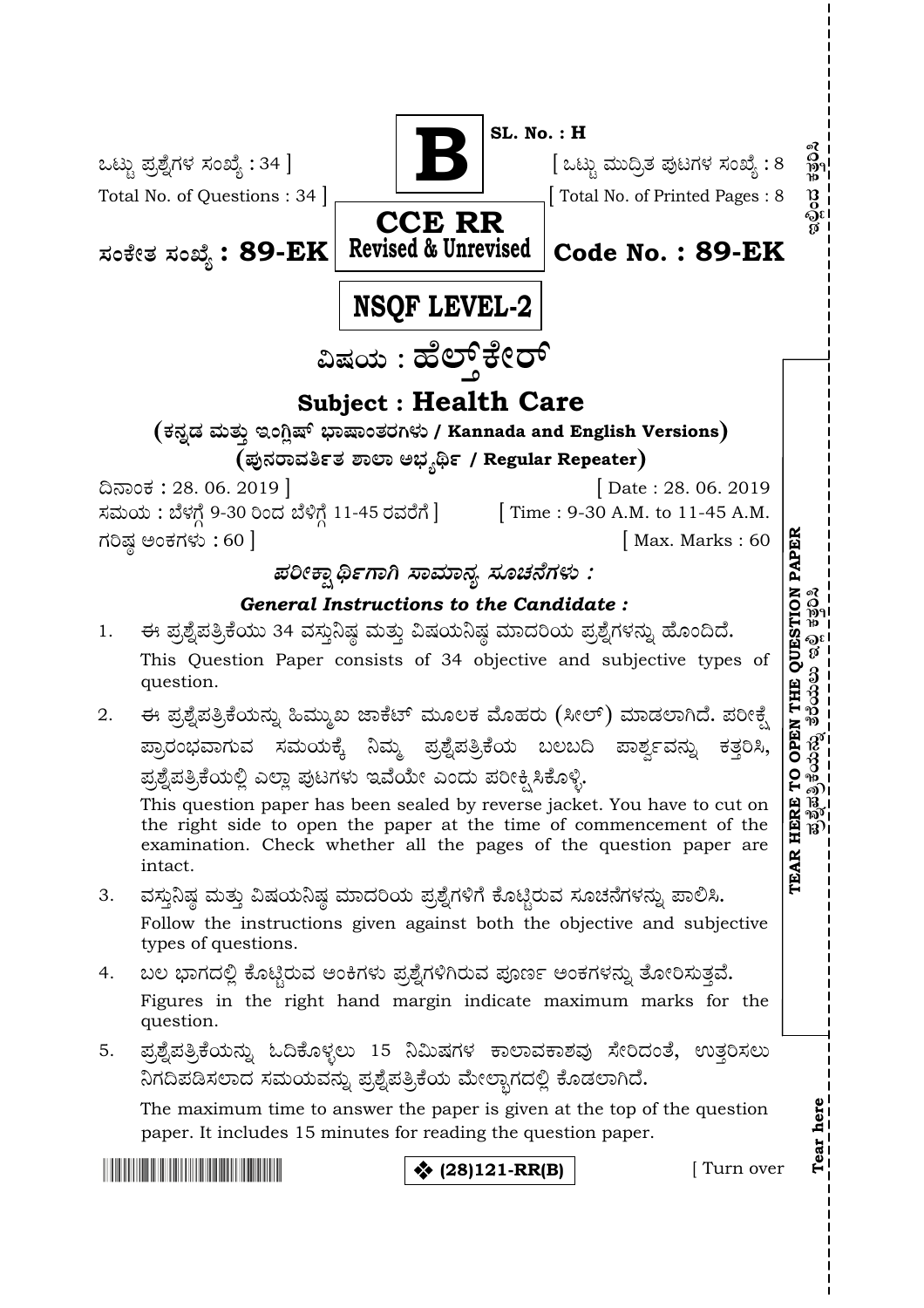### **89-EK (Level-2)** 2 **CCE RR**

ಈ ಕೆಳಗಿನ ಪ್ರಶ್ನೆಗಳಿಗೆ ಅಥವಾ ಅಪೂರ್ಣ ಹೇಳಿಕೆಗಳಿಗೆ ನಾಲ್ಕು ಆಯ್ಕೆಗಳನ್ನು ನೀಡಲಾಗಿದೆ. ಅವುಗಳಲ್ಲಿ I. ಹೆಚ್ಚು ಸೂಕ್ತವಾದ ಉತ್ತರವನ್ನು ಆರಿಸಿ, ಕ್ರಮಾಕ್ಷರದೊಂದಿಗೆ ಬರೆಯಿರಿ:  $10 \times 1 = 10$ 

*Four* alternatives are given for each of the following questions / incomplete statements. Choose the correct alternative and write the complete answer along with its question number and alphabet :

- ಆಸ್ಪತ್ರೆಗಳಲ್ಲಿ ಕೋಪದ ತಕ್ಷಣದ ಪರಿಣಾಮ 1. (A) (B)
	- (C) (D)

Immediate consequence of anger in hospital is

- (A) loss of job (B) destruction of property
- (C) going to jail (D) loss of friend.
- ಬ್ಯಾಕ್ಟೀರಿಯಗಳ ಕೋಶಭಿತ್ತಿಯು ಮಾಡಲ್ಪಟ್ಟಿರುವುದು 2.
	- (A) (B)
	- (C) (D)

The bacterial cell wall's are made of

- (A) chitin (B) hemicellulose
- (C) cellulose (D) peptidoglycan

ಬ್ಯಾಕ್ಟೀರಿಯಾಗಳ ಚಯಾಪಚಯ ಕ್ರಿಯೆಯಲ್ಲಿ ಹಸ್ತಕ್ಷೇಪ ಮಾಡುವ ಪೂತಿನಾಶಕ 3.

- (A) (B)
- (C) (D)

The disinfectant that interferes bacterial metabolism is

- (A) oxidants (B) antioxidants
- (C) aldehydes (D) phenols
- ಸುಟ್ಟಗಾಯಕ್ಕೆ ನೀಡಬಾರದ ಪ್ರಥಮ ಚಿಕಿತ್ಸೆ 4.
	- (A) ರೋಗಿಯನ್ನು ಬಿಸಿ ಆಕರದಿಂದ ದೂರಸಾಗಿಸಬೇಕು
	- (B) ಸುಟ್ಟ ಬಟ್ಟೆಯನ್ನು ತೆಗೆಯಬೇಕು
	- (C) ತುಪ್ಪವನ್ನು ಹಚ್ಚಬೇಕು
	- (D) ಸುಟ್ಟ ಭಾಗಕ್ಕೆ ತಣ್ಣನೆಯ ನೀರನ್ನು ಹಾಯಿಸಬೇಕು

First aid that should NOT be given for burns is

- (A) remove the patient from heat source
- (B) remove the burnt clothing
- (C) apply ghee
- (D) run cool water over burnt part

**(28)121-RR(B)**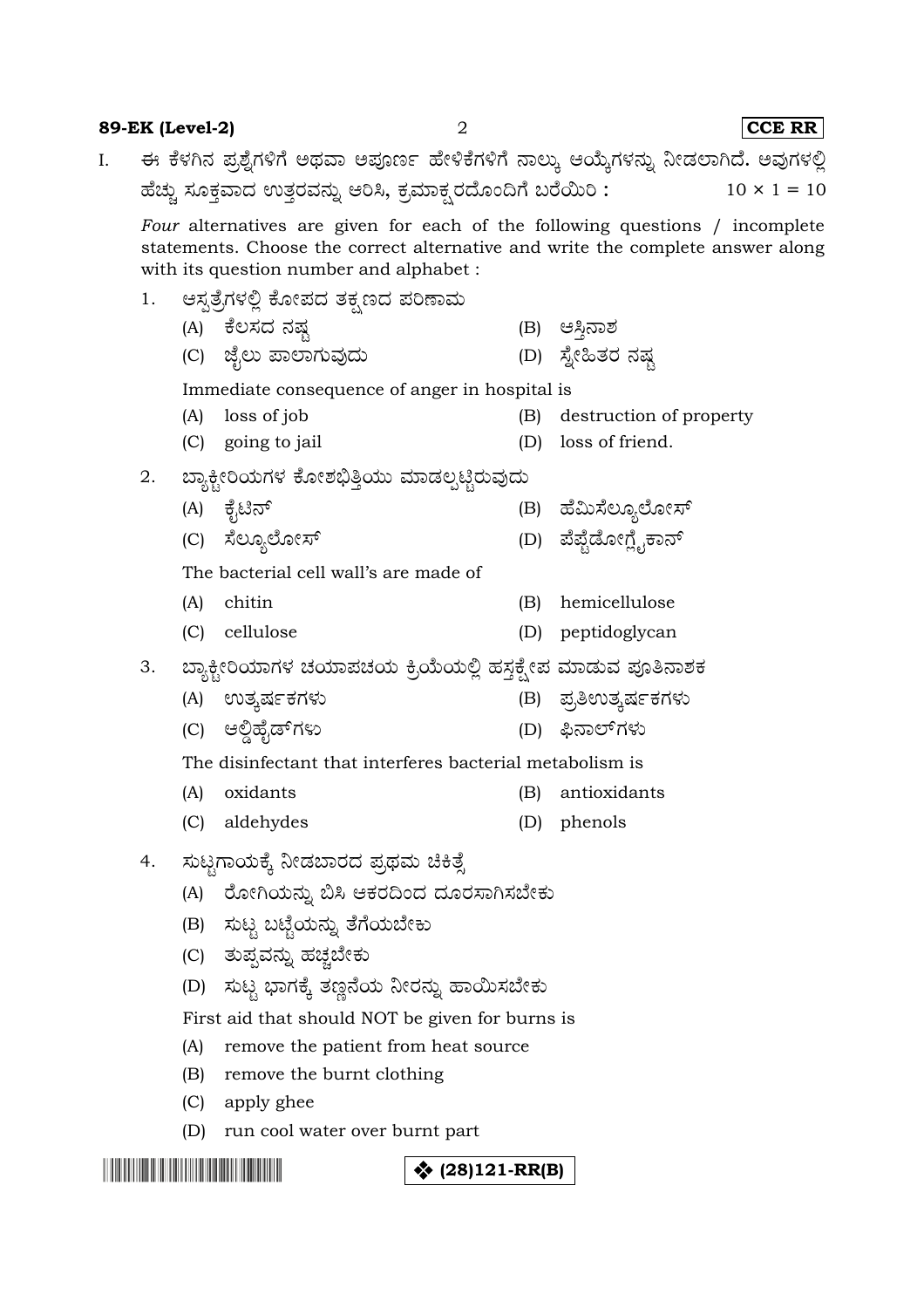| <b>CCE RR</b> |                                                                                                              | 3                                                                                              |                        | 89-EK (Level-2)           |  |  |  |  |  |
|---------------|--------------------------------------------------------------------------------------------------------------|------------------------------------------------------------------------------------------------|------------------------|---------------------------|--|--|--|--|--|
| 5.            |                                                                                                              | ಇಸಬ್ಗೋಲ್ ಹಸ್ಕ್ ಔಷಧಿಯನ್ನು ಈ ಕಾಯಿಲೆಗೆ ನೀಡಲಾಗುತ್ತದೆ                                               |                        |                           |  |  |  |  |  |
|               |                                                                                                              | (A) ಮಲಬದ್ಧತೆ                                                                                   |                        | (B) ನಿರ್ಜಲೀಕರಣ            |  |  |  |  |  |
|               | (C)                                                                                                          | ತಲೆನೋವು                                                                                        | (D)                    | ಅಲರ್ಜಿ                    |  |  |  |  |  |
|               |                                                                                                              | The isabgol husk is given for this disease                                                     |                        |                           |  |  |  |  |  |
|               | (A)                                                                                                          | constipation                                                                                   | (B)                    | dehydration               |  |  |  |  |  |
|               | (C)                                                                                                          | headache                                                                                       | (D)                    | allergies                 |  |  |  |  |  |
| 6.            |                                                                                                              | ಮೂಳೆ ಮುರಿದ ಸಂದರ್ಭದಲ್ಲಿ ಮೂಳೆ ಅಲುಗಾಡದಂತೆ ಮತ್ತು ರಕ್ಷಣೆಗಾಗಿ ಬಳಕೆ ಮಾಡುವ                             |                        |                           |  |  |  |  |  |
|               | ಆರ್ಥೋಪೆಡಿಕ್ನ ಯಾಂತ್ರಿಕ ಸಾಧನ                                                                                   |                                                                                                |                        |                           |  |  |  |  |  |
|               |                                                                                                              | (A) ಸ್ಲಿಂಗ್ಸ್                                                                                  |                        | (B) ಸ್ಪ್ಲಿಂಟ್ಸ್           |  |  |  |  |  |
|               |                                                                                                              | (C) ಟಾರ್ನಿಕ್ವೆಟ್ ಬ್ಯಾಂಡೇಜ್                                                                     |                        | (D) ಡಿಫೈಬ್ರಿಲೇಟರ್ಸ್       |  |  |  |  |  |
|               |                                                                                                              | The orthopedic mechanical device used to immobilize and protect a part of                      |                        |                           |  |  |  |  |  |
|               | the body in case of fracture is                                                                              |                                                                                                |                        |                           |  |  |  |  |  |
|               | (A)                                                                                                          | Slings                                                                                         | (B)                    | Splints                   |  |  |  |  |  |
|               | (C)                                                                                                          | Tourniquet bandage                                                                             | (D)                    | Defibrillators            |  |  |  |  |  |
| 7.            |                                                                                                              | ಆಂತರಿಕವಾಗಿ ಮಾಪನ ಮಾಡಲಾದ ಆರೋಗ್ಯವಂತ ವ್ಯಕ್ತಿಯ ಸರಾಸರಿ ಉಷ್ಣಾಂಶ                                       |                        |                           |  |  |  |  |  |
|               | (A)                                                                                                          | $101^{\circ}$ F                                                                                |                        | (B) $102^{\circ}$ F       |  |  |  |  |  |
|               | (C)                                                                                                          | $98.6^{\circ}$ F                                                                               |                        | (D) $101.6^{\circ}$ F     |  |  |  |  |  |
|               | The average core body temperature of a healthy person is                                                     |                                                                                                |                        |                           |  |  |  |  |  |
|               | (A)                                                                                                          | $101^{\circ}$ F                                                                                | (B)                    | $102^{\circ}$ F           |  |  |  |  |  |
|               |                                                                                                              | (C) $98.6^{\circ}$ F                                                                           |                        | (D) $101.6^{\circ}$ F     |  |  |  |  |  |
| 8.            |                                                                                                              | ಅಂಬ್ಯೂಲೆನ್ಸ್ಗ್ ಮುಖಾಂತರ ಬರುವ ರೋಗಿಗಳಿಗೆ ವೈದ್ಯಕೀಯ ಚಿಕಿತ್ಸೆಯ ಸೌಲಭ್ಯಗಳನ್ನು<br>ಕೊಡುವ ಆಸ್ಪತ್ರೆಯ ವಿಭಾಗ |                        |                           |  |  |  |  |  |
|               |                                                                                                              | (A) ಶಸ್ತ್ರಚಿಕಿತ್ಸಾ ವಿಭಾಗ                                                                       |                        | (B) ಪ್ರಸೂತಿ ವಿಜ್ಞಾನ ವಿಭಾಗ |  |  |  |  |  |
|               |                                                                                                              | (C) ಅರಿವಳಿಕೆ ವಿಭಾಗ                                                                             |                        | (D) ತುರ್ತು ಚಿಕಿತ್ಸಾ ವಿಭಾಗ |  |  |  |  |  |
|               | The medical department that gives medical treatment facility for the<br>patients coming through ambulance is |                                                                                                |                        |                           |  |  |  |  |  |
|               | (A)                                                                                                          | Surgery department                                                                             |                        | (B) Gynecology department |  |  |  |  |  |
|               | (C)                                                                                                          | Anaesthesia department                                                                         | (D)                    | Emergency department      |  |  |  |  |  |
| 9.            |                                                                                                              | ಆರೈಕೆ ಯೋಜನೆಯ ತಯಾರಿ ಹಾಗೂ ಜಾರಿಯು ಒಳಗೊಂಡಿರುವ ಐದನೇಯ ಹಂತ                                            |                        |                           |  |  |  |  |  |
|               |                                                                                                              | (A) ಸಮಸ್ಯೆಗಳ ಪತ್ತೆ                                                                             |                        | (B) ಮೌಲ್ಯಮಾಪನ             |  |  |  |  |  |
|               |                                                                                                              | (C) ಮೌಲ್ಯಾಂಕನ                                                                                  |                        | (D) ಕ್ರಮಗಳ ಜಾರಿ           |  |  |  |  |  |
|               |                                                                                                              | The fifth step involved in the planning and implementation of care plan is                     |                        |                           |  |  |  |  |  |
|               | (A)                                                                                                          | problem identification                                                                         | (B)                    | evaluation                |  |  |  |  |  |
|               | (C)                                                                                                          | assessment                                                                                     | (D)                    | implementation            |  |  |  |  |  |
|               |                                                                                                              |                                                                                                | <b>☆</b> (28)121-RR(B) | [ Turn over               |  |  |  |  |  |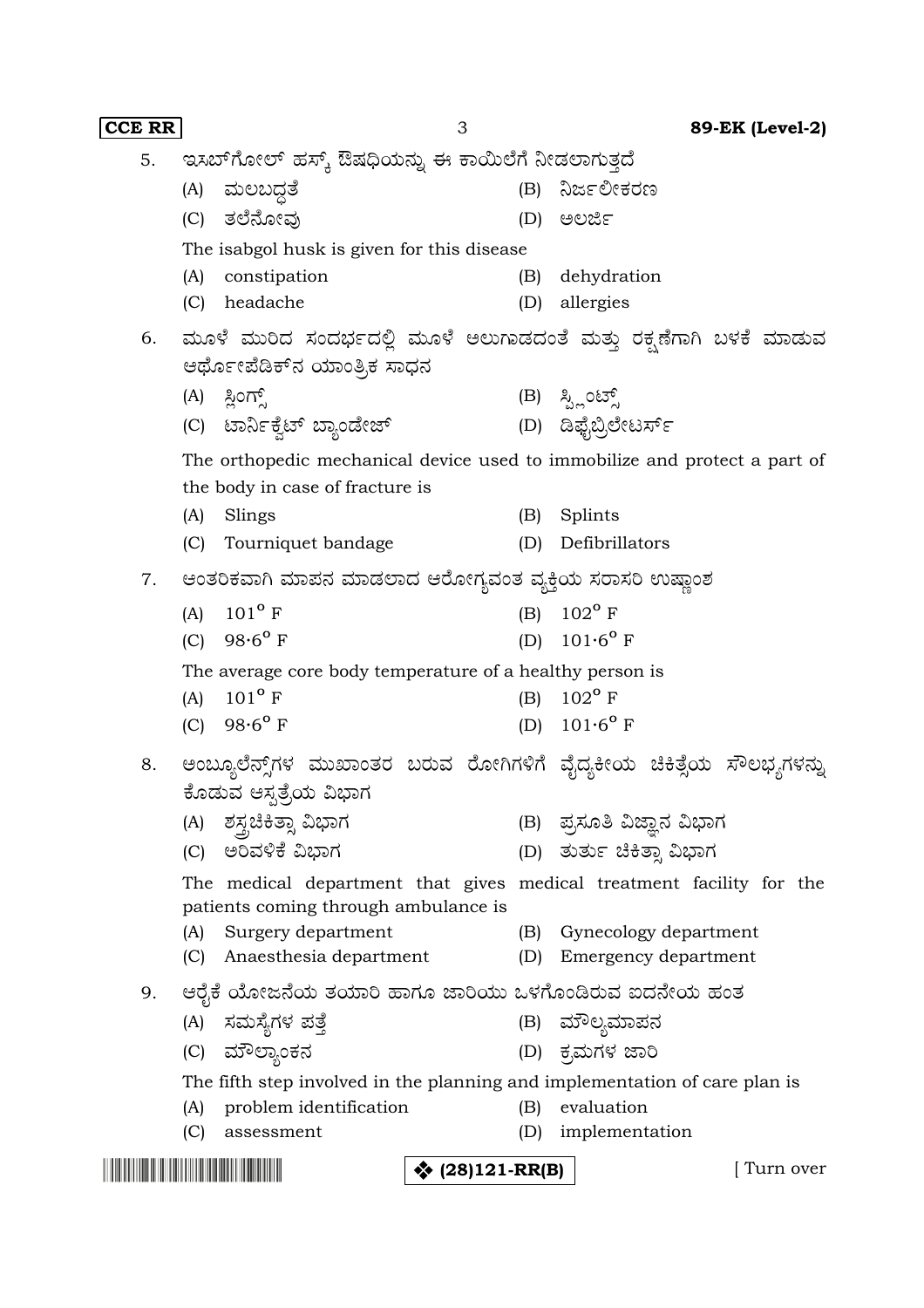| 89-EK (Level-2) |                                             |                                                                                                                                                                                                                                                                                                                                                              | 4                                                   |                              |            | <b>CCE RR</b>                 |                  |  |  |  |  |
|-----------------|---------------------------------------------|--------------------------------------------------------------------------------------------------------------------------------------------------------------------------------------------------------------------------------------------------------------------------------------------------------------------------------------------------------------|-----------------------------------------------------|------------------------------|------------|-------------------------------|------------------|--|--|--|--|
|                 | 10.  ಹೃದಯದ ಬಡಿತವನ್ನು ಅಳೆಯಲು ಉಪಯೋಗಿಸುವ ಉಪಕರಣ |                                                                                                                                                                                                                                                                                                                                                              |                                                     |                              |            |                               |                  |  |  |  |  |
|                 |                                             |                                                                                                                                                                                                                                                                                                                                                              | (A) ಅನೆರಾಯಿಡ್ ಮಾನಿಟರ್                               |                              |            | (B) ಥರ್ಮಾಮೀಟರ್                |                  |  |  |  |  |
|                 |                                             |                                                                                                                                                                                                                                                                                                                                                              | (C) ಸ್ಟೆಥೋಸ್ಕೋಪ್                                    |                              |            | (D) ಸ್ಪಿಗ್ಮೋಮಾನೋಮೀಟರ್         |                  |  |  |  |  |
|                 |                                             | The device used to measure the heartbeat is                                                                                                                                                                                                                                                                                                                  |                                                     |                              |            |                               |                  |  |  |  |  |
|                 |                                             | (A)                                                                                                                                                                                                                                                                                                                                                          | Aneroid monitor                                     |                              | (B)        | Thermometer                   |                  |  |  |  |  |
|                 |                                             | (C)                                                                                                                                                                                                                                                                                                                                                          | Stethoscope                                         |                              | (D)        | Sphigmomanometer              |                  |  |  |  |  |
| Ш.              |                                             |                                                                                                                                                                                                                                                                                                                                                              | ಸೂಕ್ತವಾದ ಉತ್ತರದಿಂದ ಬಿಟ್ಟಿರುವ ಸ್ಥಳವನ್ನು ಭರ್ತಿ ಮಾಡಿ : |                              |            |                               | $4 \times 1 = 4$ |  |  |  |  |
|                 |                                             |                                                                                                                                                                                                                                                                                                                                                              | Fill in the blanks with suitable answer:            |                              |            |                               |                  |  |  |  |  |
|                 |                                             | 11.   E. N. T ಯ ವಿಸ್ತೃತ ರೂಪ  ಮೂಗು, ಗಂಟಲು<br>Expanded form of E. N. T is  Nose, Throat.                                                                                                                                                                                                                                                                       |                                                     |                              |            |                               |                  |  |  |  |  |
|                 |                                             | 12.   ಫಾರ್ಮಾಲ್ಡಿಹೈಡ್  ಇರುವ ದ್ರಾವಣಕ್ಕೆ  ಎಂದು ಹೆಸರು.<br>The solution containing formaldehyde is called                                                                                                                                                                                                                                                         |                                                     |                              |            |                               |                  |  |  |  |  |
|                 |                                             | 13.  ರಕ್ತವನ್ನು ಪಂಪ್ ಮಾಡುವ ಅಂಗ  .                                                                                                                                                                                                                                                                                                                             |                                                     |                              |            |                               |                  |  |  |  |  |
|                 |                                             | 14. ಐಎಸ್ಓ ನಿಗದಿಪಡಿಸಿರುವ ಪ್ರಥಮ ಚಿಕಿತ್ಸೆಯ ಚಿಹ್ನೆ                                                                                                                                                                                                                                                                                                               |                                                     |                              |            |                               |                  |  |  |  |  |
| III.            |                                             | 15. A-ಪಟ್ಟಿಯಲ್ಲಿ ನೀಡಲಾಗಿರುವ ಜೀವಸತ್ಸಗಳನ್ನು ಮತ್ತು B-ಪಟ್ಟಿಯಲ್ಲಿ ಅವುಗಳ ನ್ಯೂನತಾ<br>ಕಾಯಿಲೆಗಳನ್ನು ನೀಡಲಾಗಿದ್ದು, ಅವುಗಳನ್ನು ಹೊಂದಿಸಿ, ಉತ್ತರವನ್ನು ಅದರ ಕ್ರಮಾಕ್ಷರದೊಂದಿಗೆ<br>ಬರೆಯಿರಿ :<br>$4 \times 1 = 4$<br>The types of vitamins are given in <b>Column-A</b> and their deficiency disease<br>given in <b>Column-B</b> match them and write the answers along with their |                                                     |                              |            |                               |                  |  |  |  |  |
|                 |                                             | letters.                                                                                                                                                                                                                                                                                                                                                     | A-ಪಟ್ಟಿ / Column-A                                  | B-ಪಟ್ಟಿ / Column-B           |            |                               |                  |  |  |  |  |
|                 |                                             | i)                                                                                                                                                                                                                                                                                                                                                           | ಜೀವಸತ್ವ <i>– ಎ</i>                                  |                              | a) ಸ್ಕರ್ವಿ |                               |                  |  |  |  |  |
|                 |                                             |                                                                                                                                                                                                                                                                                                                                                              | Vitamin $- A$                                       |                              | Scurvy     |                               |                  |  |  |  |  |
|                 |                                             | ii)                                                                                                                                                                                                                                                                                                                                                          | ಜೀವಸತ್ವ <i>– ಬಿ</i> <sub>12</sub>                   | b)                           |            | ಡರ್ಮಟೈಟಿಸ್                    |                  |  |  |  |  |
|                 |                                             |                                                                                                                                                                                                                                                                                                                                                              | Vitamin — $B_{12}$                                  |                              |            | Dermatitis                    |                  |  |  |  |  |
|                 |                                             | iii)                                                                                                                                                                                                                                                                                                                                                         | ಜೀವಸತ್ವ <i>– ಸಿ</i>                                 | $\mathbf{c}$                 | ರಕ್ಗಹೀನತೆ  |                               |                  |  |  |  |  |
|                 |                                             |                                                                                                                                                                                                                                                                                                                                                              | Vitamin $-C$                                        |                              | Anaemia    |                               |                  |  |  |  |  |
|                 |                                             | iv)                                                                                                                                                                                                                                                                                                                                                          | ಜೀವಸತ್ವ <i>– ಡಿ</i>                                 | d)                           |            | ರಾತ್ರಿ ಕುರುಡುತನ               |                  |  |  |  |  |
|                 |                                             |                                                                                                                                                                                                                                                                                                                                                              | Vitamin $-D$                                        | e)                           | ಬೆರಿಬೆರಿ   | Night blindness               |                  |  |  |  |  |
|                 |                                             |                                                                                                                                                                                                                                                                                                                                                              |                                                     |                              | Beri beri  |                               |                  |  |  |  |  |
|                 |                                             |                                                                                                                                                                                                                                                                                                                                                              |                                                     | f)                           |            | ಆಸ್ಟಿಯೋಮಲೇಸಿಯ<br>Osteomalacia |                  |  |  |  |  |
|                 |                                             |                                                                                                                                                                                                                                                                                                                                                              |                                                     | g)                           | ಫೆಲ್ಲಾಗ್ರ  |                               |                  |  |  |  |  |
|                 |                                             |                                                                                                                                                                                                                                                                                                                                                              |                                                     |                              | Pellagra   |                               |                  |  |  |  |  |
|                 |                                             |                                                                                                                                                                                                                                                                                                                                                              |                                                     | $\binom{4}{3}$ (28)121-RR(B) |            |                               |                  |  |  |  |  |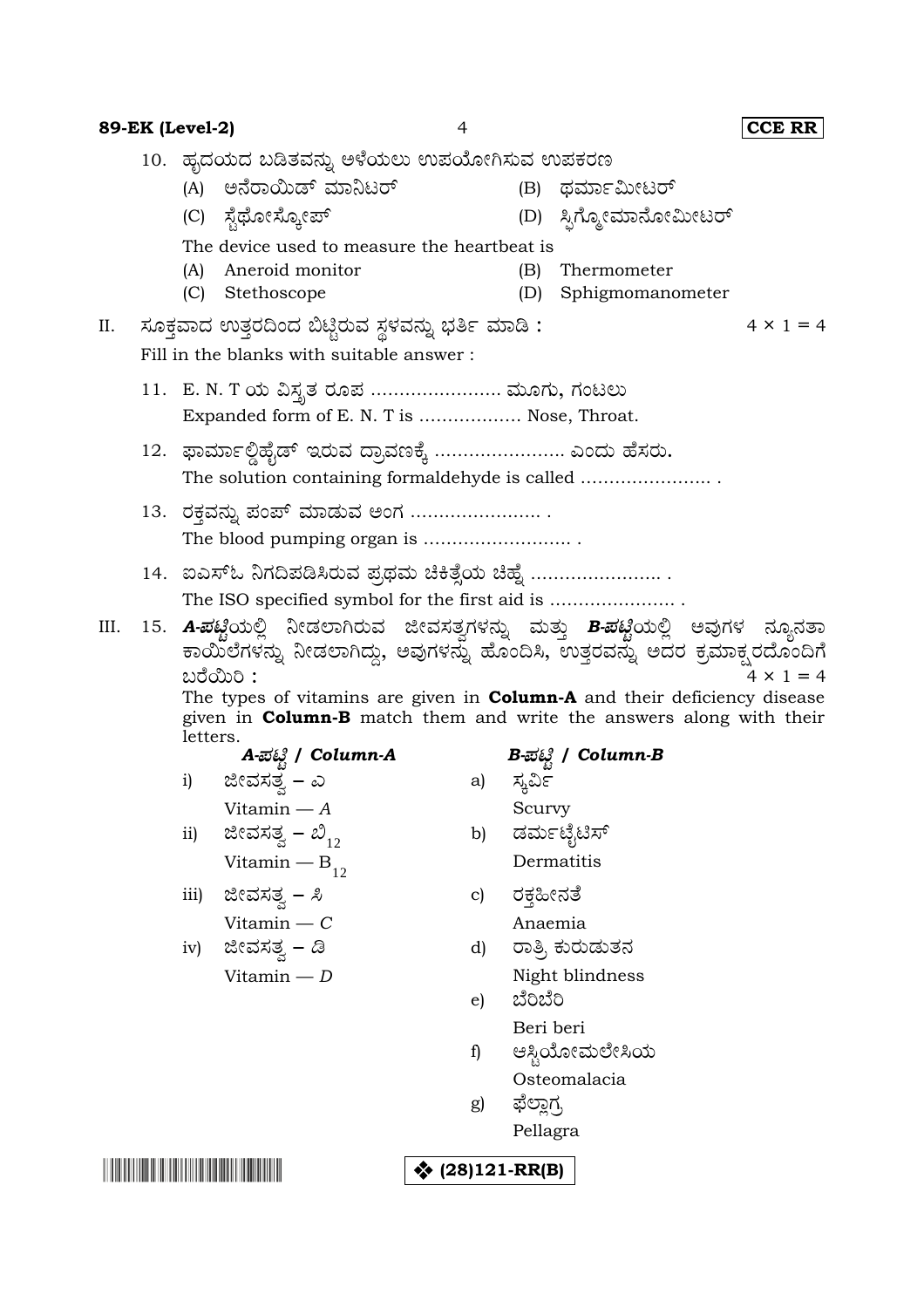IV. ಈ ಕೆಳಗಿನ ಪ್ರಶ್ನೆಗಳಿಗೆ ಉತ್ತರಿಸಿ :  $6 \times 1 = 6$ Answer the following questions : 16. ಒಳರೋಗಿಗಳ ಆರೈಕೆ ಎಂದರೇನು ? What is inpatient care ? 17. ಮೃದು ಆಹಾರ ಮತ್ತು ದ್ರವ ಆಹಾರಗಳಿಗಿರುವ ಒಂದು ವ್ಯತ್ಯಾಸವನ್ನು ಬರೆಯಿರಿ. Write one difference between soft diet and liquid diet. 18. ಶಿಲೀಂಧ್ರಗಳನ್ನು ಸಸ್ಯಗಳೆಂದು ಪರಿಗಣಿಸುವುದಿಲ್ಲ. ಏಕೆ ? Fungi are not considered as plants. Why ? 19. ಪ್ರತಿರಕ್ಷಣೆ ಇಂಜೆಕ್ಷನ್ ನೀಡದ ನಾಯಿ ಕಡಿತ ಅಪಾಯಕಾರಿ ಏಕೆ ? The bite of non-immunized dog is dangerous. Why ? 20. ಗ್ಲುಟರಾಲ್ಡಿಹೈಡ್<code>ನ</code> ಯಾವುದಾದರೂ ಎರಡು ಗುಣಗಳನ್ನು ತಿಳಿಸಿ. Mention two properties of glutaraldehyde. 21. ದೀರ್ಘಕಾಲದ ಅನಾರೋಗ್ಯದ ಸಂದರ್ಭದಲ್ಲಿ ಸಾಕಷ್ಟು ಪ್ರಮಾಣದ ಪೂರಕ ಆಹಾರ ನೀಡಬೇಕು. ಏಕೆ ? It is essential to provide adequate food during prolonged illness. Why ? V. 6 × 2 = 12 Answer the following questions : 22. ಸ್ನಾಗತಕಾರರ ಕೌಂಟರ್ನ ಭಾಗಗಳನ್ನು ಪಟ್ಟಿ ಮಾಡಿ. List the parts of reception counter. 23. The nutrition is very important for humans. Why ? 24. ಮಾನವರಲ್ಲಿ ಕಡಿಮೆ ಪೋಷಣೆಯಿಂದಾಗುವ ಲಕ್ಷಣಗಳನ್ನು ಬರೆಯಿರಿ. Write the signs of poor nutrition in humans. **/***OR* ಮಾನವನ ದೇಹದ ಉಷ್ಣತಾಮಾಪನ ಮಾಡಲು ಸಿದ್ದತೆಗಳನ್ನು ಬರೆಯಿರಿ. Write the preparations for taking the body temperature of man. 25. ಚಿಕಿತ್ಸೆಗೆ ಆಸ್ಪತ್ರೆಯನ್ನು ಸೇರುವ ಯಾವ ರೋಗಿಗಳಿಗೆ ಇತರರಿಗಿಂತ ಸೋಂಕು ತಗುಲುವ ಸಾಧ್ಯತೆ ಹೆಚ್ಚಾಗಿರುತ್ತದೆ ? Which patients are more prone to infections who are admitted to the hospital for treatment ?  $26.$  ಆಸ್ಪತ್ರೆಯಲ್ಲಿ ಹಾಸಿಗೆ ಸಿದ್ದತೆಯ ಉದ್ದೇಶಗಳೇನು ? What are the purposes of bed making in hospital ? **/***OR* ವ್ಯಕ್ತಿಯಲ್ಲಿ ಇಳಿರಕ್ತದೊತ್ತಡ ಮತ್ತು ಏರುರಕ್ತದೊತ್ತಡ ಎಂದರೇನು ? What is low blood pressure and high blood pressure of a person ? 27. ಚಿಕಿತ್ಸಕ ಆಹಾರವು ಒಳಗೊಂಡಿರುವ ತತ್ವಗಳನ್ನು ಪಟ್ಟಿ ಮಾಡಿ. List any four principles involved in diet therapy.

# **\*** (28)121-RR(B) [ Turn over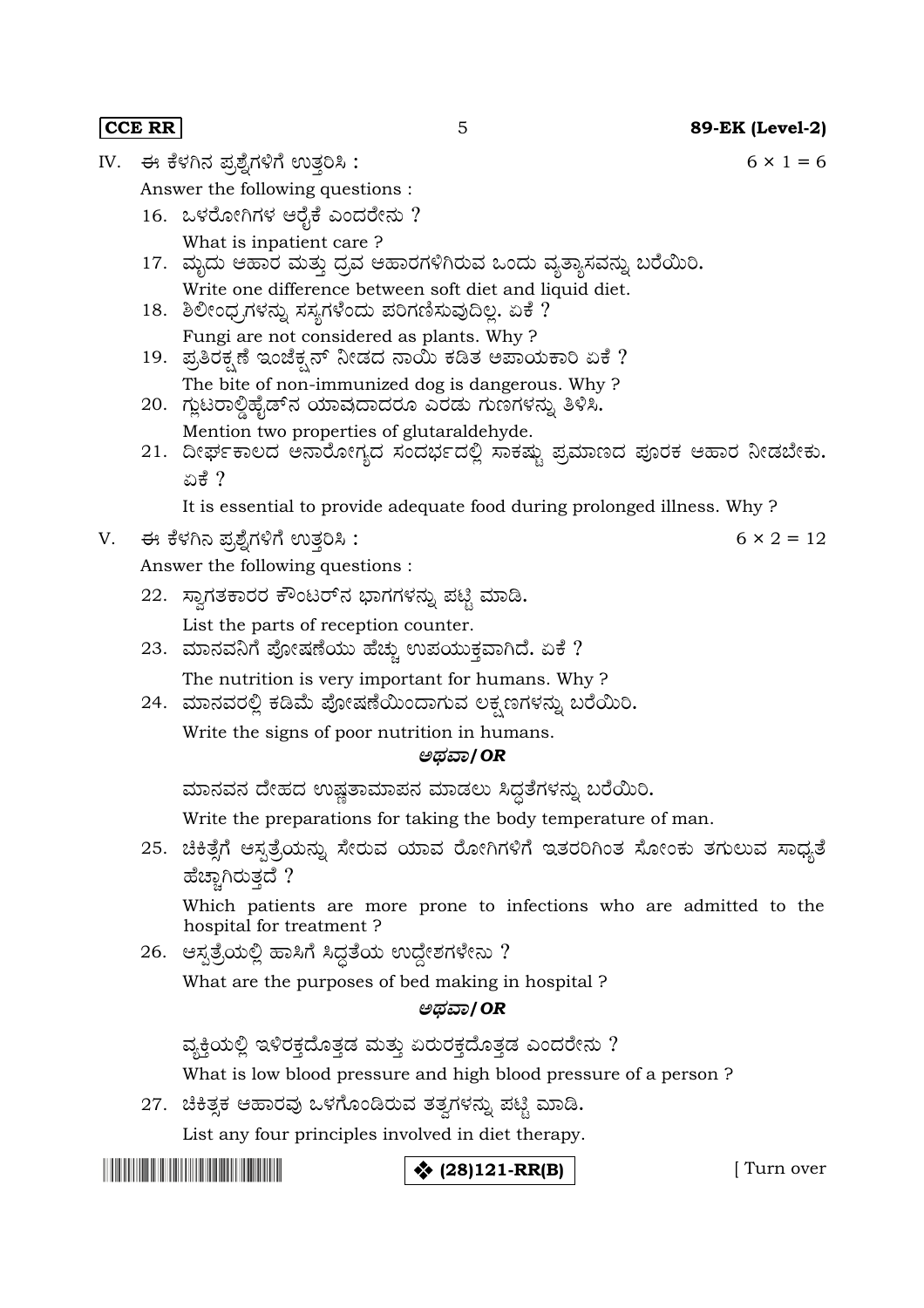## **89-EK (Level-2)** 6 **CCE RR**

VI. 4 × 3 = 12

Answer the following questions :

- 28. ಈ ಕೆಳಗಿನವುಗಳನ್ನು ವ್ಯಾಖ್ಯಾನಿಸಿ : Define the following :
	- ರೋಗಕಾರಕ i)
	- Pathogen ಸೋಂಕು ii)
		- Infection
	- iii) ಕಾಯಿಲೆ Disease
- 29. ಕರೆಯ 'ಕರ್ತವ್ಯನಿರತ ವೈದ್ಯ' ಪದವನ್ನು ವಿವರಿಸಿ.

Explain the term "call duty doctor".

30. ಪ್ರಥಮ ಚಿಕಿತ್ಸೆಯ ಪೆಟ್ಟಿಗೆಯಲ್ಲಿಡಬಹುದಾದ ವಸ್ತುಗಳನ್ನು ತಿಳಿಸಿ.

Mention the materials kept in First Aid kit.

### **/***OR*

ಥರ್ಡ್ಔಗ್ರಿ ಬರ್ನ್'ನ ಲಕ್ಷಣಗಳನ್ನು ಬರೆಯಿರಿ.

Write the symptoms of third degree burn.

31. ಹೊರರೋಗಿಗಳ ವಿಭಾಗದ ಸೇವೆಗಳನ್ನು ಪಟ್ಟಿ ಮಾಡಿ.

List the services provided by out-patient department and mention its advantages.

VII. 3 × 4 = 12

Answer the following questions :

32. ಸಾಮಾನ್ಯ ಕರ್ತವ್ಯ ಸಹಾಯಕರು ಪರಿಣಾಮಕಾರಿಯಾಗಿ ಸೇವೆಗಳನ್ನು ಒದಗಿಸಲು ಹೊಂದಿರಬೇಕಾದ ಗುಣಗಳನ್ನು ಪಟ್ಟಿ ಮಾಡಿ.

List the qualities that a general duty assistant should possess to effectively deliver the services.

### **/***OR*

ಆಸ್ಪತ್ರೆಯಲ್ಲಿ ಸಾಮಾನ್ಯವಾಗಿ ಕಂಡುಬರುವ ನಾಲ್ಕು ವಿಧದ ಪ್ರಯೋಗಾಲಯಗಳನ್ನು ಹೆಸರಿಸಿ. ಅವುಗಳ ಪ್ರಮುಖ ಕಾರ್ಯಗಳನ್ನು ಪಟ್ಟಿ ಮಾಡಿ.

Name the four types of laboratories generally found in hospital. List the main functions of them.

<u> Tanzania (h. 1888).</u>

## **(28)121-RR(B)**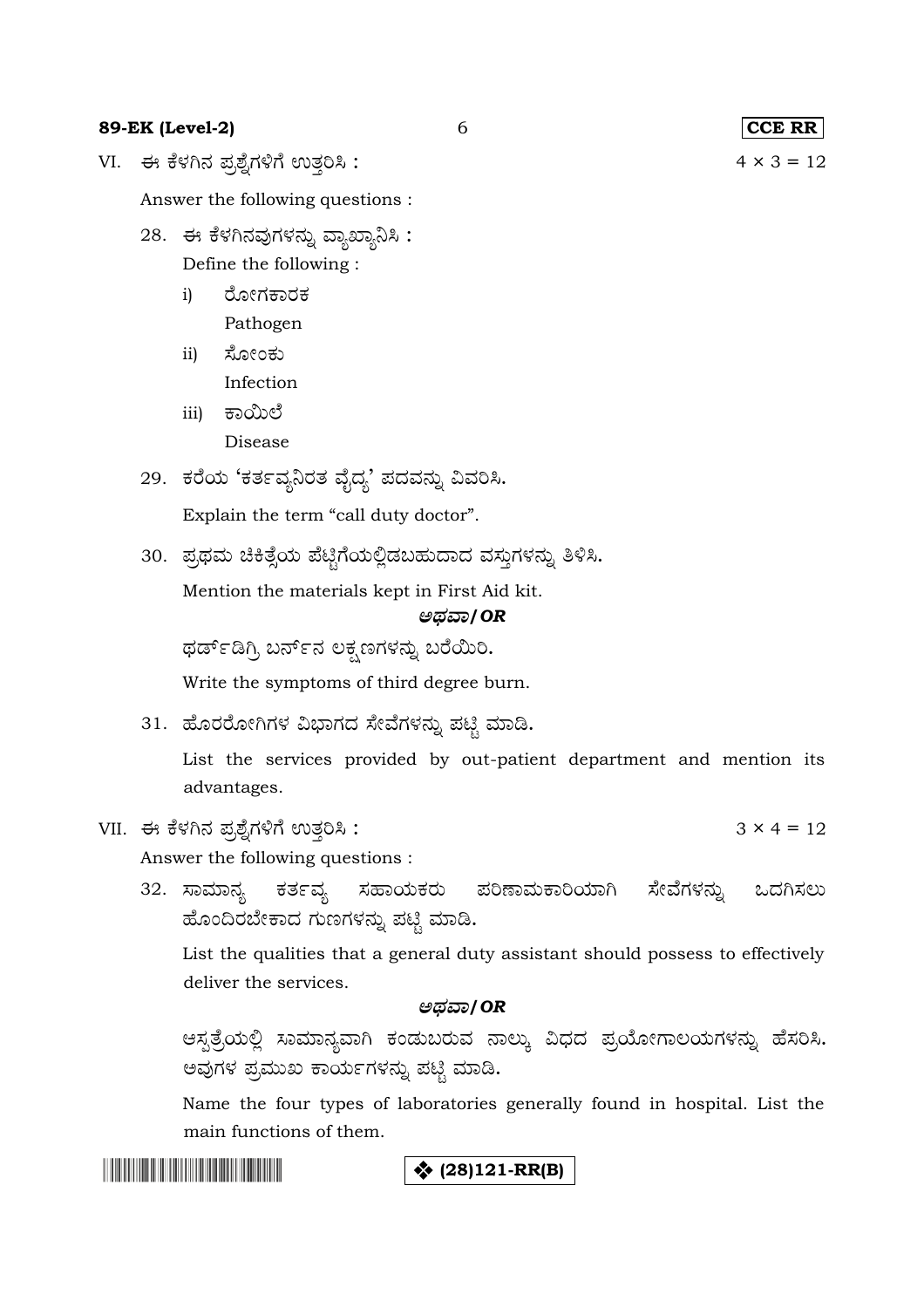**CCE RR** 7 **89-EK (Level-2)**

33. ಮಾನವನ ಜೀರ್ಣಾಂಗ ವ್ಯವಸ್ಥೆಯ ಪ್ರಮುಖ ಭಾಗಗಳ ರಚನೆಯನ್ನು ತೋರಿಸುವ ಚಿತ್ರವನ್ನು ಬರೆದು, ಕೆಳಗಿನ ಭಾಗಗಳನ್ನು ಗುರುತಿಸಿ.

Draw the diagram showing the structure of major organs of the human digestive system and label the following parts :

- ಮೇದೋಜೀರಕ ಗ್ರಂಥಿ i) pancreas
- ii) ಜಠರ stomach
- 34. "ಆಸ್ಪತ್ರೆಯಲ್ಲಿ ರೋಗಿ ಮತ್ತು ಅವನ ಸಂಬಂಧಿಕರೊಂದಿಗೆ ಪರಿಣಾಮಕಾರಿಯಾಗಿ ಸಂವಹನ ನಡೆಸಲು ಸಾಮಾನ್ಯ ಕರ್ತವ್ಯ ಸಹಾಯಕನು ಉತ್ತಮವಾದ ಸಂವಹನ ಕೌಶಲ ಮತ್ತು ಕೇಳುವ ಕೌಶಲಗಳನ್ನು ರೂಢಿಸಿಕೊಳ್ಳುವುದು ಅವಶ್ಯಕವಾಗಿದೆ'' ಸಮರ್ಥಿಸಿ.

"It is essential that general duty assistant should develop good communication skills and listening skills to communicate with patients and their relatives effectively in hospital." Justify.

### **/***OR*

 $^4$ 108 ಆ್ಯಂಬ್ಯುಲೆನ್ಸನ್ನು ತುರ್ತು ಪ್ರತಿಕ್ರಿಯಿಸುವ ಸೇವೆ' ಎಂದು ಕರೆಯುತ್ತಾರೆ. ಏಕೆ ? ಸಮರ್ಥಿಸಿ.

"108 Ambulance is called emergency response service." Why ? Justify.

**☆** (28)121-RR(B)